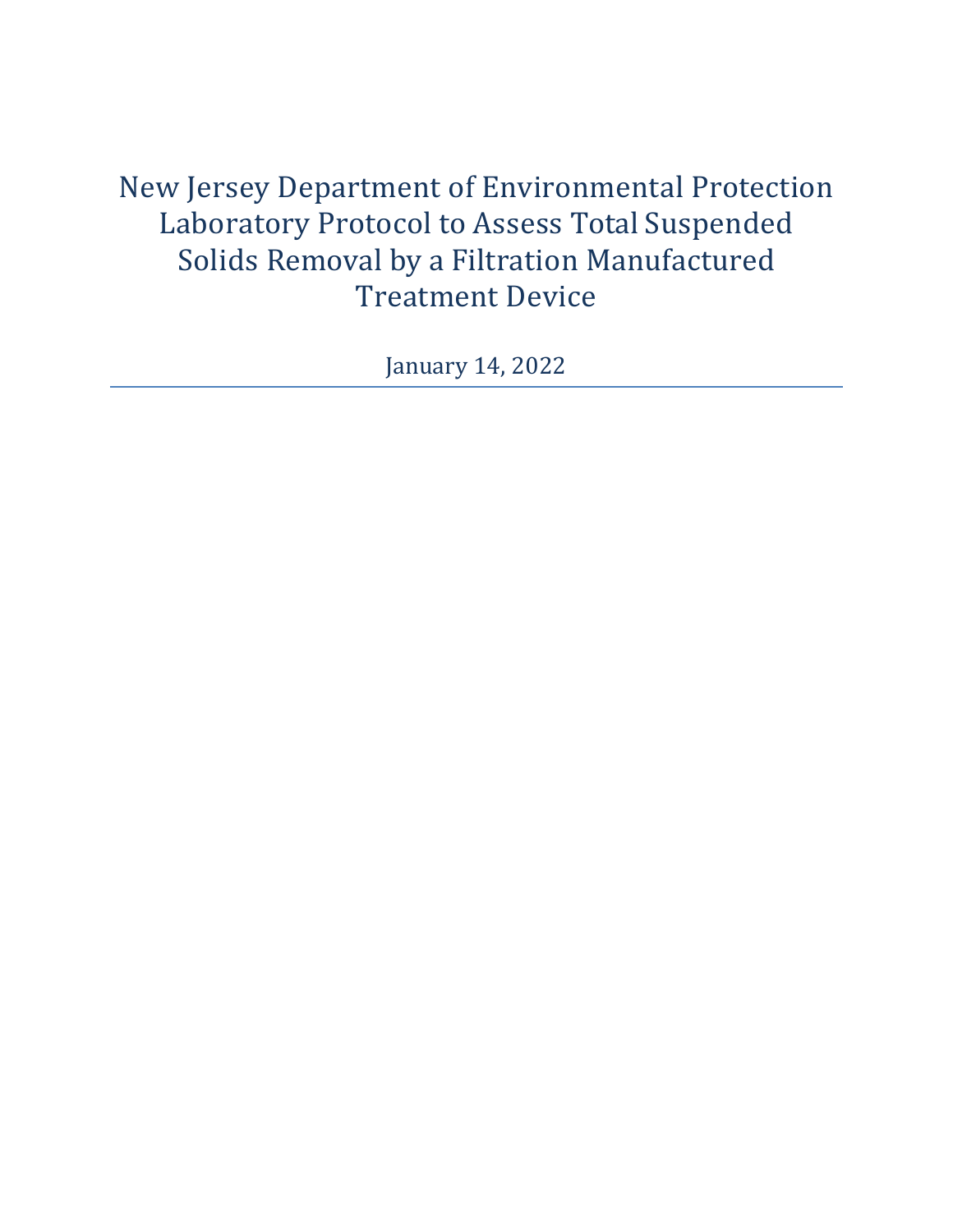# Contents

| 1. |                                                                                         |  |
|----|-----------------------------------------------------------------------------------------|--|
| 2. |                                                                                         |  |
| 3. |                                                                                         |  |
|    | C.<br>Е.<br>F.                                                                          |  |
| 4. | Total Suspended Solids Removal Efficiency and Sediment Mass Loading Capacity Testing  5 |  |
|    | В.<br>$E_{\rm c}$<br>F.                                                                 |  |
| 5. |                                                                                         |  |
|    |                                                                                         |  |
| 6. |                                                                                         |  |
| 7. |                                                                                         |  |
|    |                                                                                         |  |
|    |                                                                                         |  |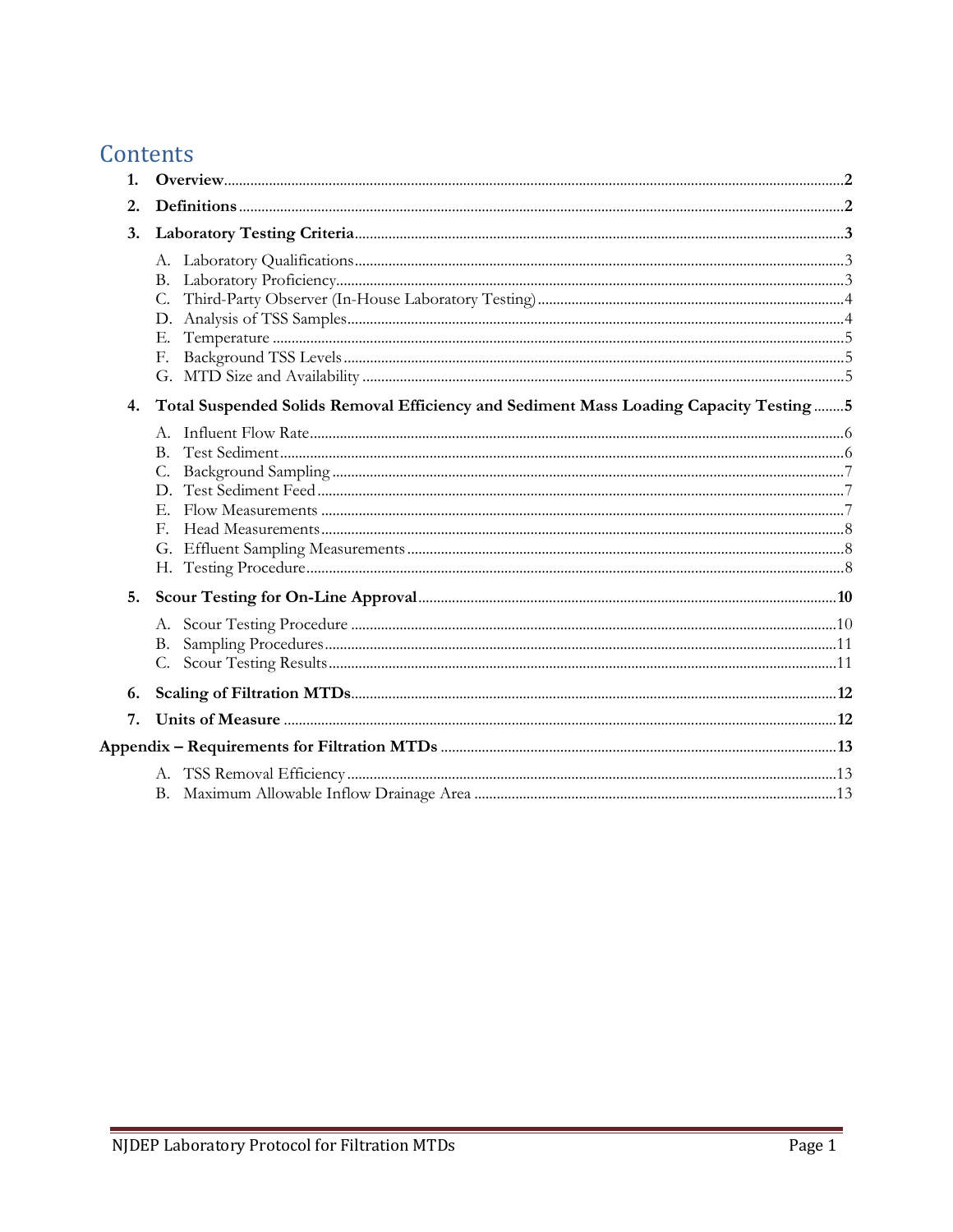# **1. Overview**

This document is the laboratory testing procedures required for a stormwater filtration manufactured treatment device (MTD) seeking verification in the State of New Jersey, as required by the Stormwater Management Rules, N.J.A.C. 7:8. This document shall be adhered to by manufacturers, New Jersey Corporation for Advanced Technology (NJCAT) and entities preforming or overseeing the testing of a filtration MTD to meet that verification requirement.

# **2. Definitions**

### **Commercially Available**

Means available for purchase, with operational components at full size, identical dimensions, and configurations, and comprised of materials specified for commercial use, except for the housing or other structural components that do not affect hydraulic performance, which are specifically used to facilitate laboratory testing.

### **Detention Time**

The period of time during TSS Removal Efficiency Testing that is calculated by dividing the operational wet volume of the filtration MTD by the flow rate during the testrun.

### **Effective Filtration Treatment Area (EFTA)**

The surface area of the filtration media perpendicular to the flow path and depth of media within a filtration MTD.

### **Effective Sedimentation Treatment Area (ESTA)**

The entire area within the MTD where sedimentation occurs, including any pretreatment chambers or areas where sediment is known to collect outside of the primary sediment capture and storage location.

#### **Maintenance Sediment Storage Depth and Volume**

The maintenance sediment storage depth and volume of a Filtration MTD represents the amount of sediment that can accumulate in the MTD prior to maintenance, as recommended by the manufacturer and confirmed via scour testing

#### **Maximum Treatment Flow Rate (MTFR)**

The highest flow rate that can be conveyed through a Filtration MTD to achieve performance-based claims for total suspended solids (TSS) removal described in this protocol.

#### **Off-line**

An MTD configuration in which flow rates up to the MTFR are routed into the treatment chamber of the MTD and all flows in excess of the MTFR are diverted around the treatment chamber of the MTD via an upstream bypass or diversion.

#### **On-line**

An MTD configuration in which flow rates in excess of the MTFR are permitted to flow through the treatment chamber of the MTD.

#### **Sediment Mass Loading Capacity**

The maximum mass of test sediment that can be captured by the filtration MTD prior to either an unacceptable loss of hydraulic capacity at design driving head, unacceptable head loss at MTFR, or an unacceptable reduction in pollutant removal efficiency at MTFR, occurring as a result of filter media breakthrough or occlusion.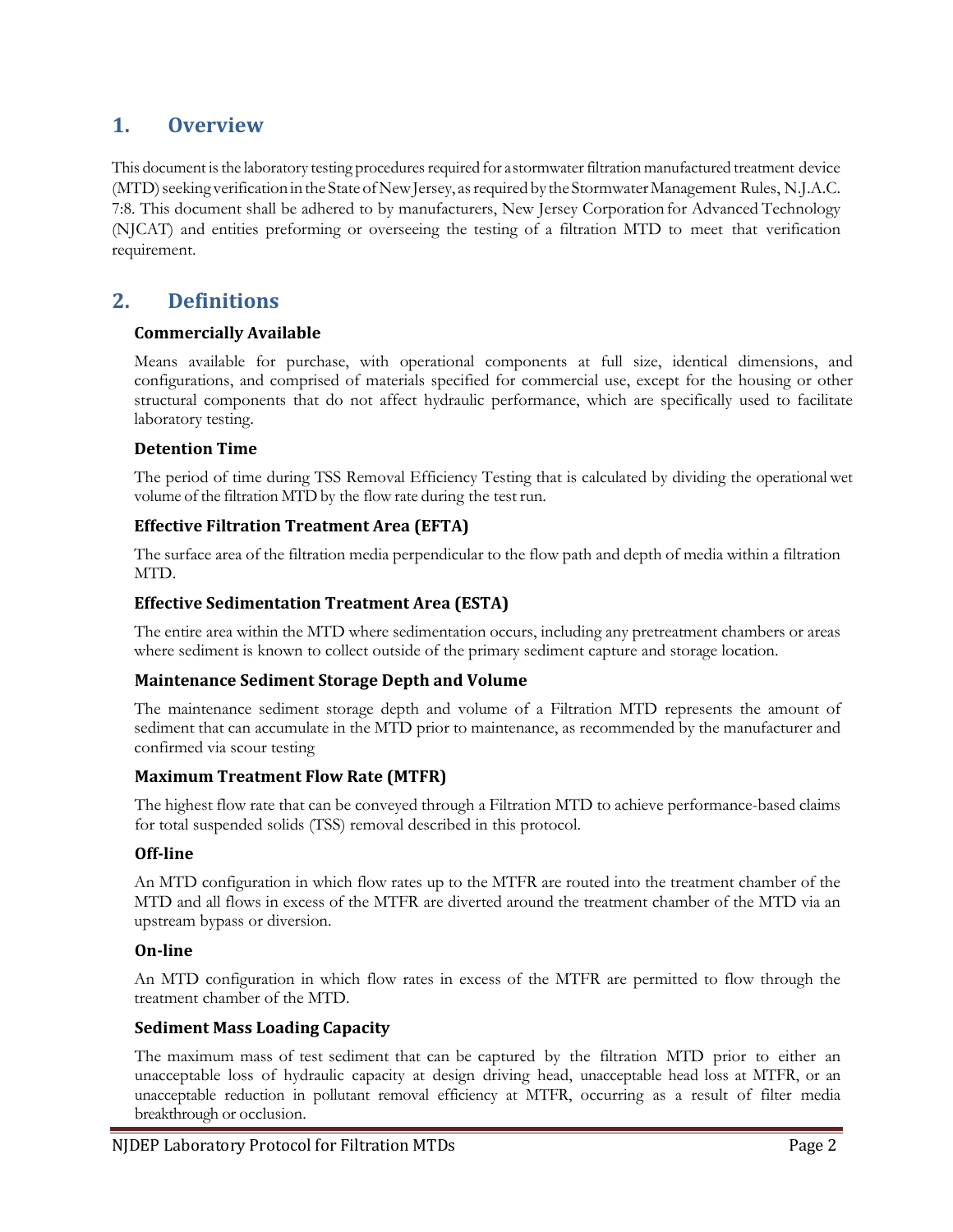## **Suspended Sediment Concentration (SSC)**

The concentration of sediments in a water column as defined by analytical testing in accordance with ASTM D3977. For the purposes of this laboratory testing protocol, SSC is considered as a surrogate for TSS.

### **Test Sediment**

Material that is hard, firm, and inorganic with a specific gravity of 2.65, which is uniformly distributed andcomplies with the composition and particle size distribution criteria detailed in Table 1, Section 4.

## **Wet Volume (WV)**

The maximum water volume in the MTD during a filtration run. It may increase as sediment loading on the filters increases.

# **3. Laboratory Testing Criteria**

## **A. Laboratory Qualifications**

All analytical methods used for TSS (measured as suspended sediment concentration, or SSC) samples collection and analyses required by the protocol (i.e., ASTM D4959, ASTM D3977, ASTM D6913, ASTM Method D7928, and USGS I3765-85) must be conducted by a laboratory certified by a NELAP or ISO recognized accreditation body to conduct the specific test method. If a laboratory is not specifically certified for ASTM D3977, they must demonstrate proficiency as described in Section 3 B. NJDEP is recognized as an entity to certify the respective laboratories. However, this protocol does not require an approved laboratory certification from the NJDEP. Information on the NJDEP laboratory certification program can be acquired from the Office of Quality Assurance website at: https://www.nj.gov/dep/enforcement/oqa.html. Filtration MTD testing can be performed by an independent or in-house NJCAT approved laboratory. All analytical analysis must be performed by an independent accredited laboratory.

Information regarding laboratory testing qualifications can be found at: <http://www.njcat.org/> in the document entitled "Procedure for Obtaining Verification of a Stormwater Manufactured Treatment Device from New Jersey Corporation for Advanced Technology: For use in accordance with the Stormwater Management Rules, N.J.A.C. 7:8."

## **B. Laboratory Proficiency**

Prior to the start of testing, an analytical laboratory shall demonstrate proficiency in executing ASTM D3977 as follows:

- 1. In order to ensure analytical laboratories, not certified for ASTM D3977, are proficient in analyzing samples in accordance with ASTM D3977, two spiked samples shall be prepared by the vendor and analyzed by the laboratory prior to the start of testing.
- 2. Spiked SSC samples shall be prepared using the same test sediment prepared for SSC testing. Spiked SSC samples shall be prepared at concentrations between 20 mg/L and 50 mg/L. These spiked samples should be separated by at least 15 mg/L in concentration.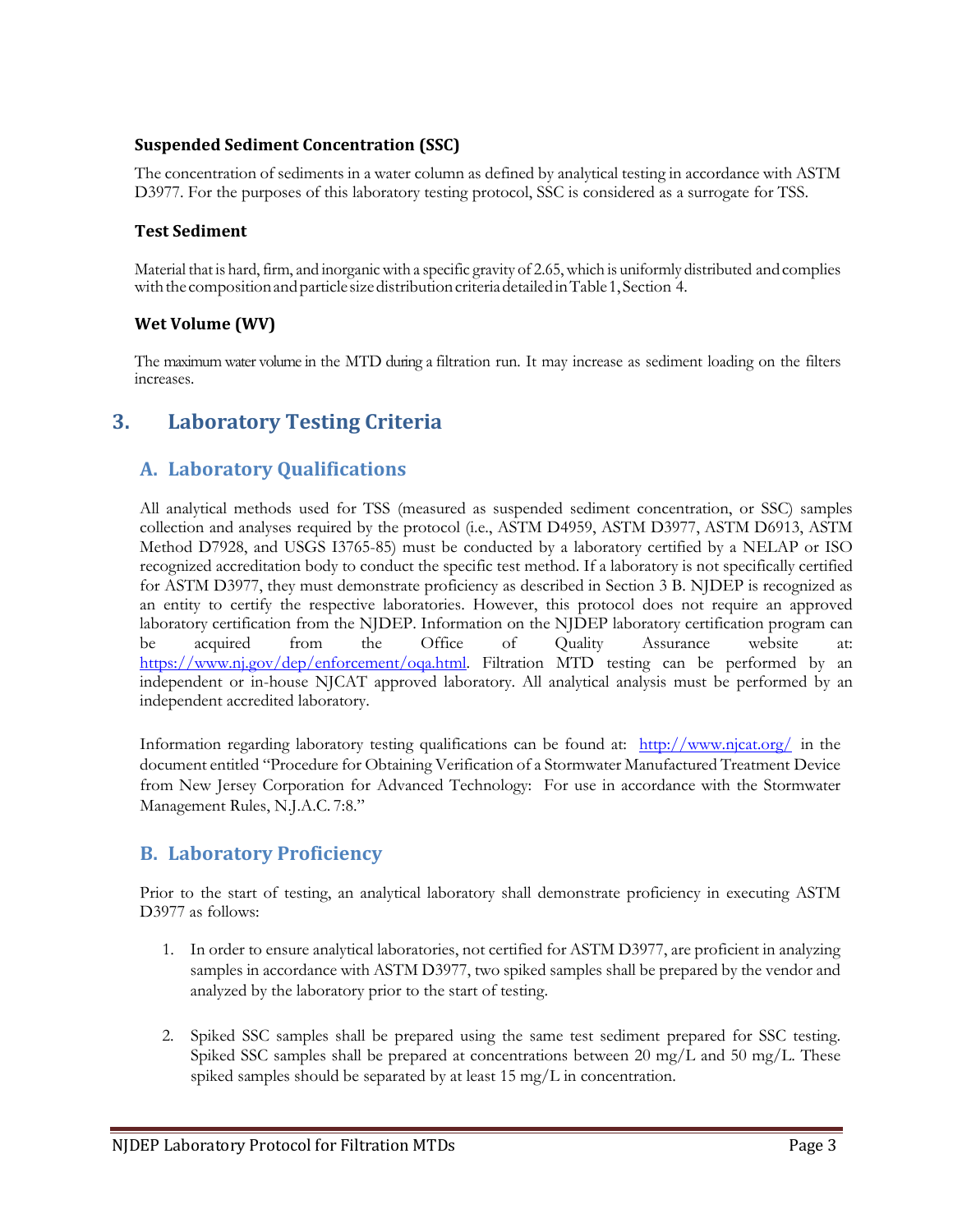- 3. SSC results for spiked samples shall be  $+/-15%$  of the known concentration to be in compliance.
- 4. Results of this proficiency testing must be included in the report submitted to NJCAT for verification.

## **C. Third-Party Observer (In-House Laboratory Testing)**

Qualifications of the NJCAT approved third-party observer shall include:

- Minimum education requirements: B.E., B.S., or B.A. degree in an engineering-based or sciencebased curriculum.
- Professional experience: Performed tasks such as hydraulic testing, water quality monitoring and analytical measurements. Demonstrated knowledge and practice of experimental design and setup, sampling methods, handling sample security (i.e., chain of custody), task documentation and data management.
- Relevant experiences: The observer shall have experience in consulting or academia (reporting, general laboratory practices).

Specific tasks to be performed by the observer shall include:

- i. Observe and document the preparation and collection of TSS removal and scour test sediment samples sent out for particle size distribution (PSD) analysis.
- ii. Observe and document the collection of sediment concentration samples, i.e., background and scour, as suggested above. Ensure all samples meet the protocol minimum volume requirement of 500 mL.
- iii. Document test setup, including a diagram and key dimensions, such as at a minimum, pipe sizes, slopes, and condition, hopper location and height, flow meter location, and sediment scour preloading depth and time.
- iv. Observe/document influent sediment feed samples, lot numbers, initial and post run feed hopper sediment mass, sample collection and timing. Maintain control over sediment when not under observation, for example, by the use of security seals.
- v. Verify times of sediment calibration samples, sediment feed start, feed stop, and flow start/stop and record these values in the log.
- vi. Observe and document mass of sediment captured in the inlet pipe.
- vii. Document/observe specifics of hydraulic testing (driving head).
- viii. Check sample labeling, management, and security for transportation/shipping.
- ix. Ensure calibration of testing devices, such as flow meters, scales, etc. have been performed to the manufacturer's requirement.
- x. Review and confirm calculations, and adherence to the testing protocol.
- xi. Maintain logbook and documentation of notes, measurements, etc., from items i through x.

## **D. Analysis of TSS Samples**

AnalysisofallTotalSuspendedSolids(TSS)samplesshallbedoneinaccordancewithASTMD3977 "Standard Test Methods for Determining Sediment Concentrations in Water Samples."TSSisdefinedasanyparticulate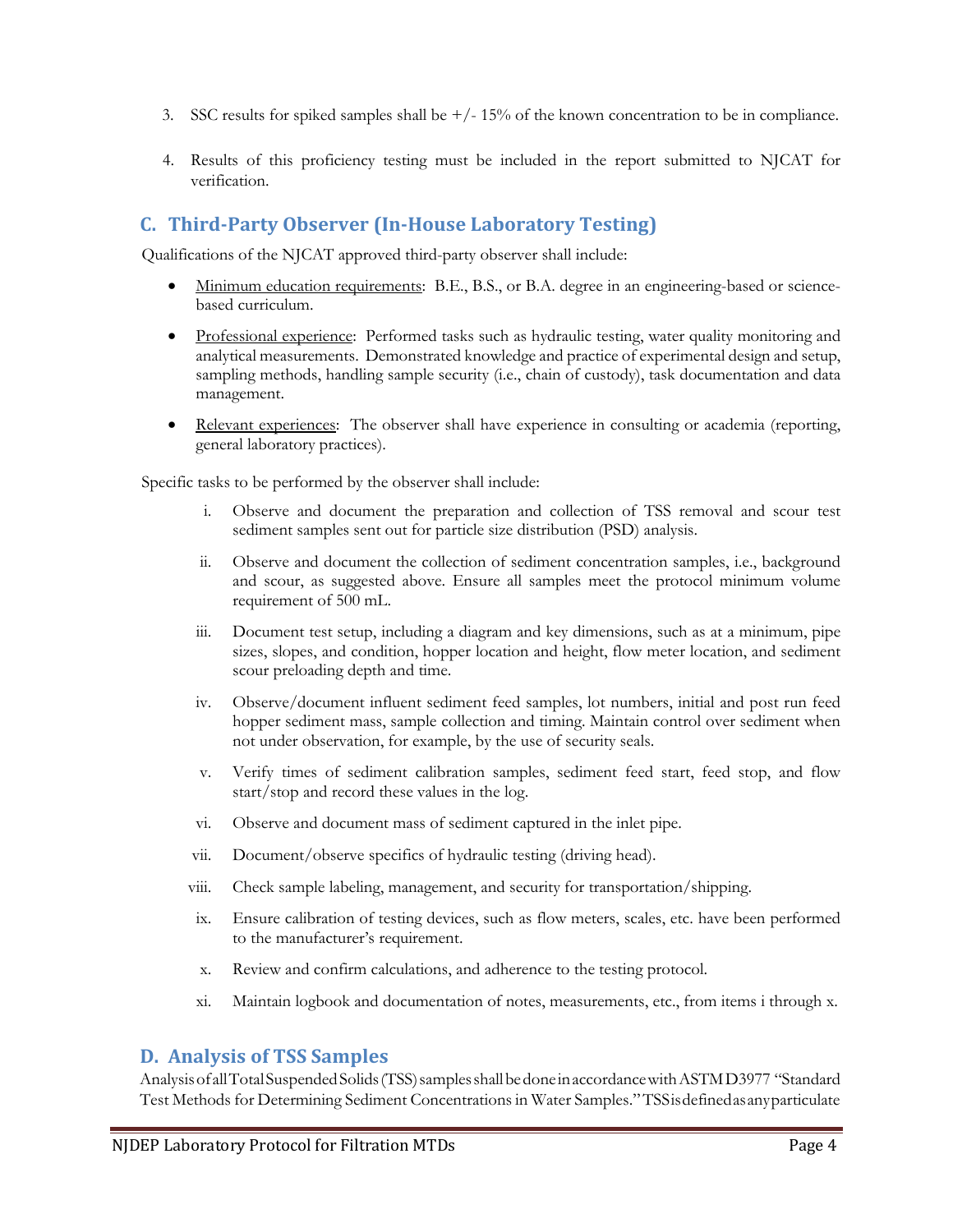testsedimentthatistransportedtothefiltrationMTDduring flow conditions.

## **E. Temperature**

The temperature of the water for all testing shall not exceed 80 degrees Fahrenheit.

# **F. Background TSS Levels**

Background TSS is defined as the TSS present in the source water used for testing. The maximum allowable background concentration for each individual sample is  $20 \text{ mg/L}$ . The use of flocculants is not an acceptable means to reduce background TSS levels.

# **G. MTD Size and Availability**

A full-scale commercially available filtration MTD shall be tested in the laboratory in the same configuration and with the same components as typically used in actual installations. (See Section 6 for information regarding the scaling of filtration MTDs.). A single full-scale commercially available cartridge or filtration module may be tested in the laboratory so long as the ratio of effective sedimentation treatment area (ESTA) to effective filtration treatment area (EFTA) is equal to or less than the ratio utilized in commercially available units, and the ratio of wet volume (WV) to effective filtration treatment area (EFTA) is also equal to or less than the ratio in commercially available units. The test configuration will determine the critical application parameters of the filtration MTD, which shall include the following:

- 1. Ratio of effective sedimentation treatment area to effective filtration treatment area.
- 2. The ratio of wet volume to effective filtration treatment area.
- 3. Flow rate per unit surface area of filtration media  $(gpm/ft^2)$  at the MTFR, which is defined as the highest flow rate that can be conveyed through the MTD while both achieving a performance claim based on the TSS removal efficiency testing procedures described in Section 4 of this protocol and allowing for sufficient operational longevity, i.e., sufficient sediment mass loading capacity so as not to cause an excessive maintenance frequency (< one year).
- 4. Flow rate (gpm) per cartridge or module at MTFR, for all tested cartridge types.
- 5. Driving head.
- 6. Depth of media.
- 7. Media description.

# **4. Total Suspended Solids Removal Efficiency and Sediment Mass Loading Capacity Testing**

The objectives of laboratory testing of a filtration MTD are to establish a baseline for treatment performance (RemovalEfficiency)andanticipatedlifecycleofthefiltrationMTD(SedimentMassLoadingCapacity). To ensure accurate results MTDs shall be tested in a new or restored condition, which includes maintaining the filtration MTD's sump, media, etc. to a level similar to the new condition. Removal Efficiency is based on the ability of the filtration MTD to reduce the influent TSS concentration. Removal Efficiency shall be established by effluent sampling as described below. The testing will be conducted at the MTFR (minimum of 10 test runs) until the maximumdesigndrivingheadisreached.Thentheinfluentflow rate shall be reduced to 90% of MTFR and testing shall resume until maximum design driving head is reached. Sediment removal efficiency for a filtration MTD must be  $> 80\%$  on a cumulative mass basis after 10 test runs for the technology to be verified.

Sediment Mass Loading Capacity testing is conducted as a continuation of the TSS removal efficiency testing. It is used to determine the maximum mass of test sediment that can be captured by the filtration MTD as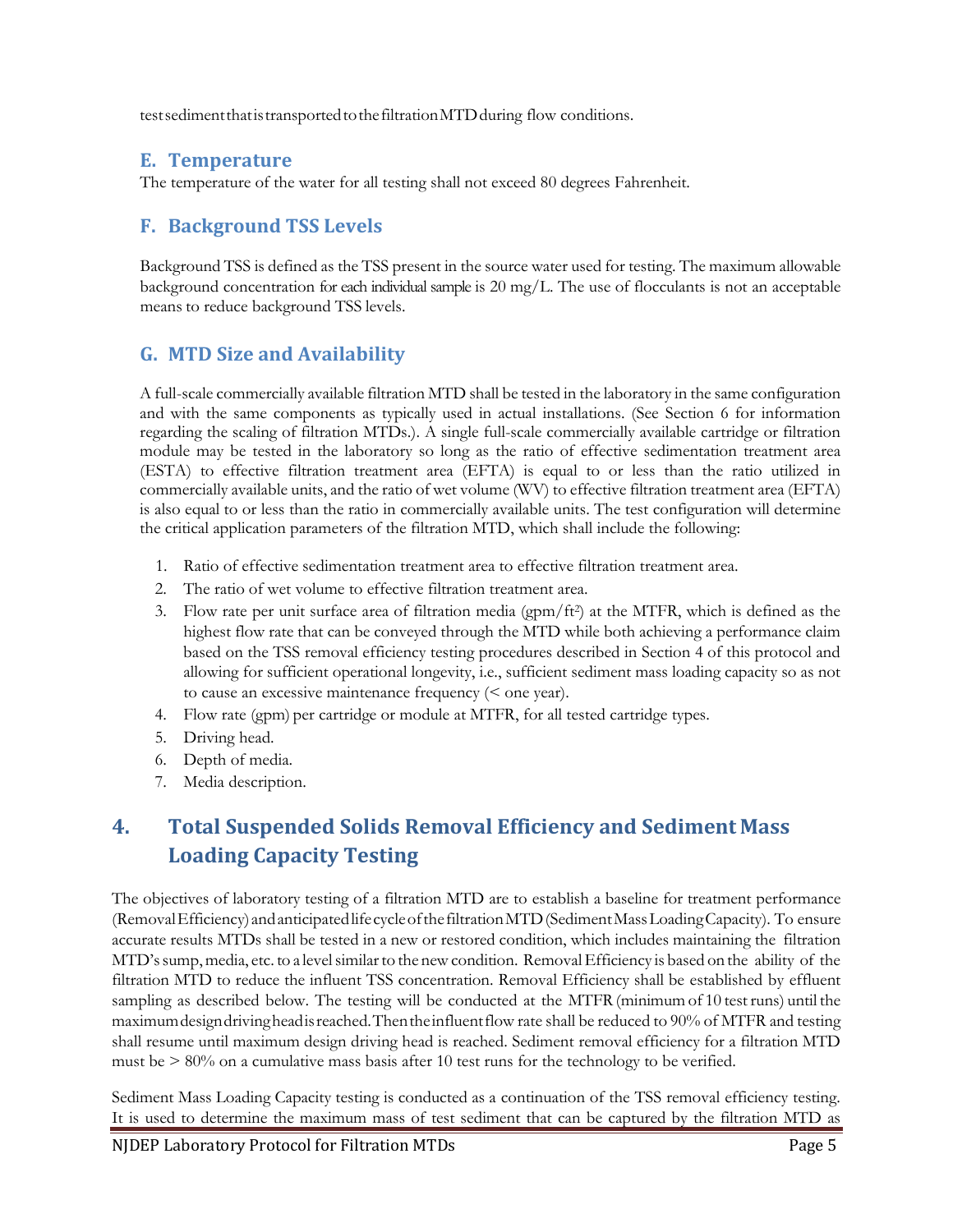described in 4.H.12. Testing shall be conducted in accordance with the following requirements(AthroughH).

From the data collected from the controlled laboratory testing, the following graphs shall be produced to show the life cycle performance of the filtration MTD:

- Driving head vs. Sediment mass loading.
- Removal efficiency vs. Sediment mass loading.

## **A. Influent Flow Rate**

The influent flow rate shall be at the MTFR during all test runs until the maximum design driving head is reached as a result of media occlusion. If the average flow rate tested is below the target MTFR, this average will become the MTFR for verification. Upon reaching the maximum design driving head, the influent flow rate shall be reduced to 90% of the MTFR. For filtration MTDs that do not operate under a design driving head, the influent flow rate shall remain at the MTFR. Note: The average flow rate is the average of the flow rates tested during removal efficiency testing.

## **B. Test Sediment**

Test sediment particle size distribution (PSD) must be consistent with Column 2 in Table 1: Test Sediment Particle Size Distribution. PSD of the actual test (feed) sediment shall be determined using ASTM D6913 (Standard Test Methods for Particle -Size Distribution (Gradation) of Soils Using Sieve Analysis) and ASTM D7928 (Standard Test Method for Particle-Size Distribution (Gradation) of Fine-Grained Soils Using the Sedimentation (Hydrometer) Analysis.) Three samples of the test sediment shall be obtained for PSD analysis and the results reported accordingly. A finer PSD than that of the specified PSD is acceptable but will likely lower the MTD performance. The average of the three samples shall be used to assess compliance with the target PSD.

| Table 1: Test Sediment Particle Size Distribution <sup>1</sup>                                                                                                                                                                                                        |                                         |  |  |
|-----------------------------------------------------------------------------------------------------------------------------------------------------------------------------------------------------------------------------------------------------------------------|-----------------------------------------|--|--|
| <b>Particle Size</b><br>(Microns)                                                                                                                                                                                                                                     | Target Minimum % Less Than <sup>2</sup> |  |  |
| 1,000                                                                                                                                                                                                                                                                 | 100                                     |  |  |
| 500                                                                                                                                                                                                                                                                   | 95                                      |  |  |
| 250                                                                                                                                                                                                                                                                   | 90                                      |  |  |
| 150                                                                                                                                                                                                                                                                   | 75                                      |  |  |
| 100                                                                                                                                                                                                                                                                   | 60                                      |  |  |
| 75                                                                                                                                                                                                                                                                    | 50                                      |  |  |
| 50                                                                                                                                                                                                                                                                    | 45                                      |  |  |
| 20                                                                                                                                                                                                                                                                    | 35                                      |  |  |
| 8                                                                                                                                                                                                                                                                     | 20                                      |  |  |
| 5                                                                                                                                                                                                                                                                     | 10                                      |  |  |
| $\overline{2}$                                                                                                                                                                                                                                                        | 5                                       |  |  |
| 1. The material shall be hard, firm, and inorganic with a specific gravity<br>of 2.65. The various particle sizes shall be uniformly distributed<br>throughout the material prior to use.<br>2. A measured value may be lower than a target minimum % less than value |                                         |  |  |

by up to two percentage points, (e.g., at least 3% of the particles must be less than 2 microns in size [target is  $5\%$ ]), provided the measured  $d_{50}$ value does not exceed 75 microns.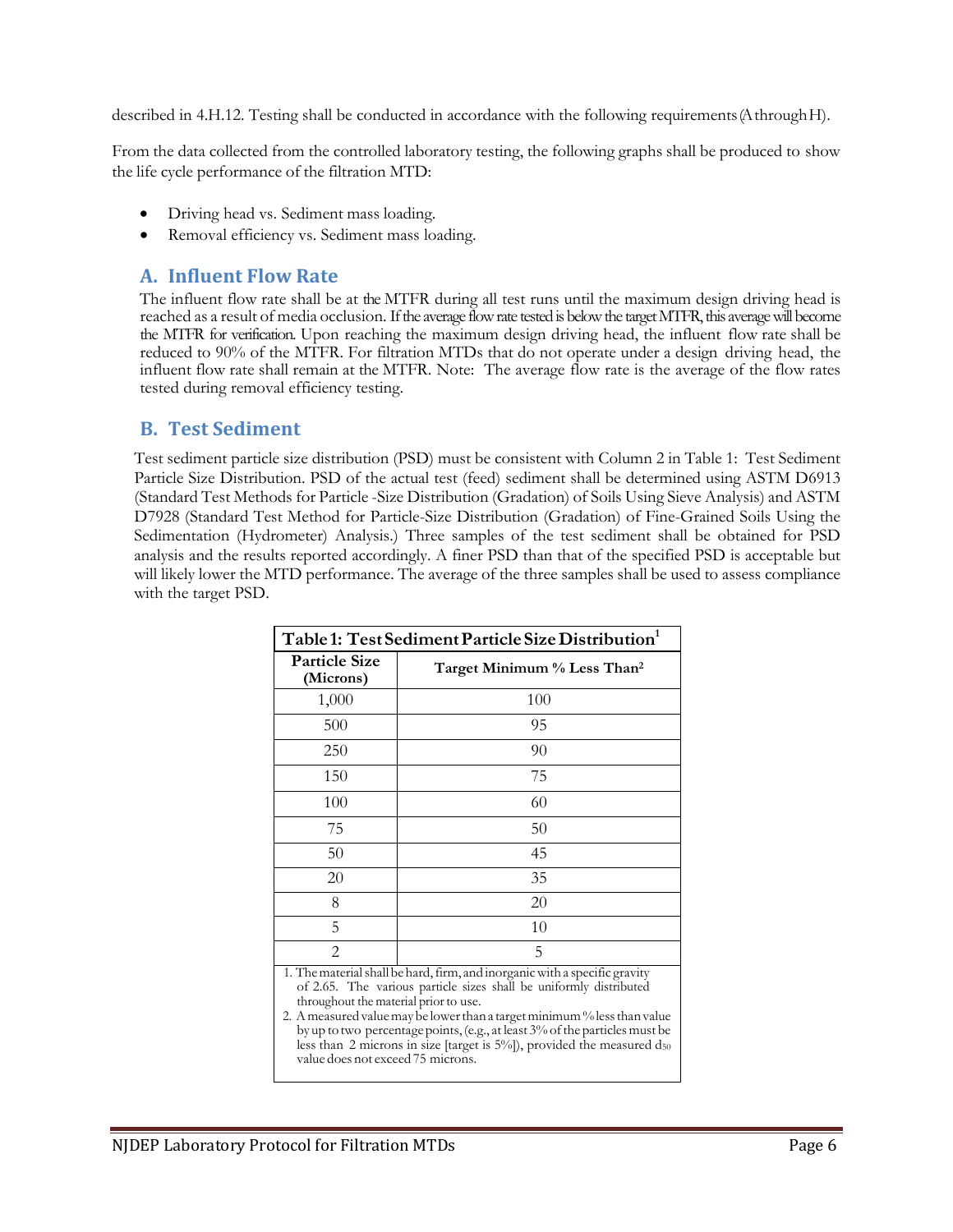# **C. Background Sampling**

- a. Background TSS samples shall be obtained at a pre-determined location upstream from the introduction of the test sediment.
- b. Backgroundsamplesshallbe takenincorrespondencewiththeoddnumberedeffluent samples (first, third, fifth, etc.).
- c. The time each sample is collected shall be recorded. The background data shall be used in adjusting the effluent samples for background concentration.
- d. Each individual background concentration shall not exceed 20mg/L.

## **D. Test Sediment Feed**

The test sediment feed shall include a method to introduce the test sediment within the following parameters:

- a. The test sediment feed rate and total mass of test sediment introduced during each test run shall be a precisely known quantity. The dry sediment feed location must be 3 feet or less upstream from the test unit. Inlet and outlet pipes must be of equal diameter with a minimum slope of 1%.
- b. A test run comprises the time interval during which the addition of a known quantity of Test Sediment is added to the filtration MTD at a predetermined target concentration. The test run shall be a minimum of 30minutes.
- c. A minimum of ten (10) test runs at the MTFR shall be conducted at an influent TSS concentration of 200 mg/L. Additional test run(s) may be conducted to determine the sediment mass load capacity using an influent TSS concentration of 200 mg/L or 400 mg/L. (See 4.H.12 for when mass load capacity testing is completed.)
- d. The test sediment feed rate shall be introduced at a rate within 10% of the targeted value of 200 mg/L  $(180 - 220 \text{ mg/L})$  or  $400 \text{ mg/L}$  (360 – 440 mg/L) influent concentration.
- e. Test sediment shall be injected using an auger, vibratory hopper or other suitable means of sediment addition that provides a consistent, calibrated concentration of solids. Three test sediment feed samples shall be collected from the injection point to include one sample at the start of dosing, one sample in the middle of the testrun, and one sample just prior to the conclusion of the dosing. Each sample shall be collected in a clean container over an interval timed to the nearest second and shall be a minimum 0.1 liter or collection interval shall not exceed one minute, whichever comes first. In general, the sample collection time should be as short as possible. Samples shall be weighed to the nearest 0.1g and the concentration coefficient of variance (COV, defined by standard deviation divided by mean) shall not exceed 0.10. Note that the mass extracted for calibration samples should be subtracted from the total mass introduced to the system when calculating removal efficiency.
- f. Any sediment remaining in the inlet pipe after the sediment injection point must be collected, dried, and weighed. This quantity must be subtracted from the mass fed to the flow to get the average influent concentration.

## **E. Flow Measurements**

- a. A flow meter or equivalent device must be located upstream of the MTD.
- b. The flow meter must be installed directly in/on the inlet pipe at a location where fully developed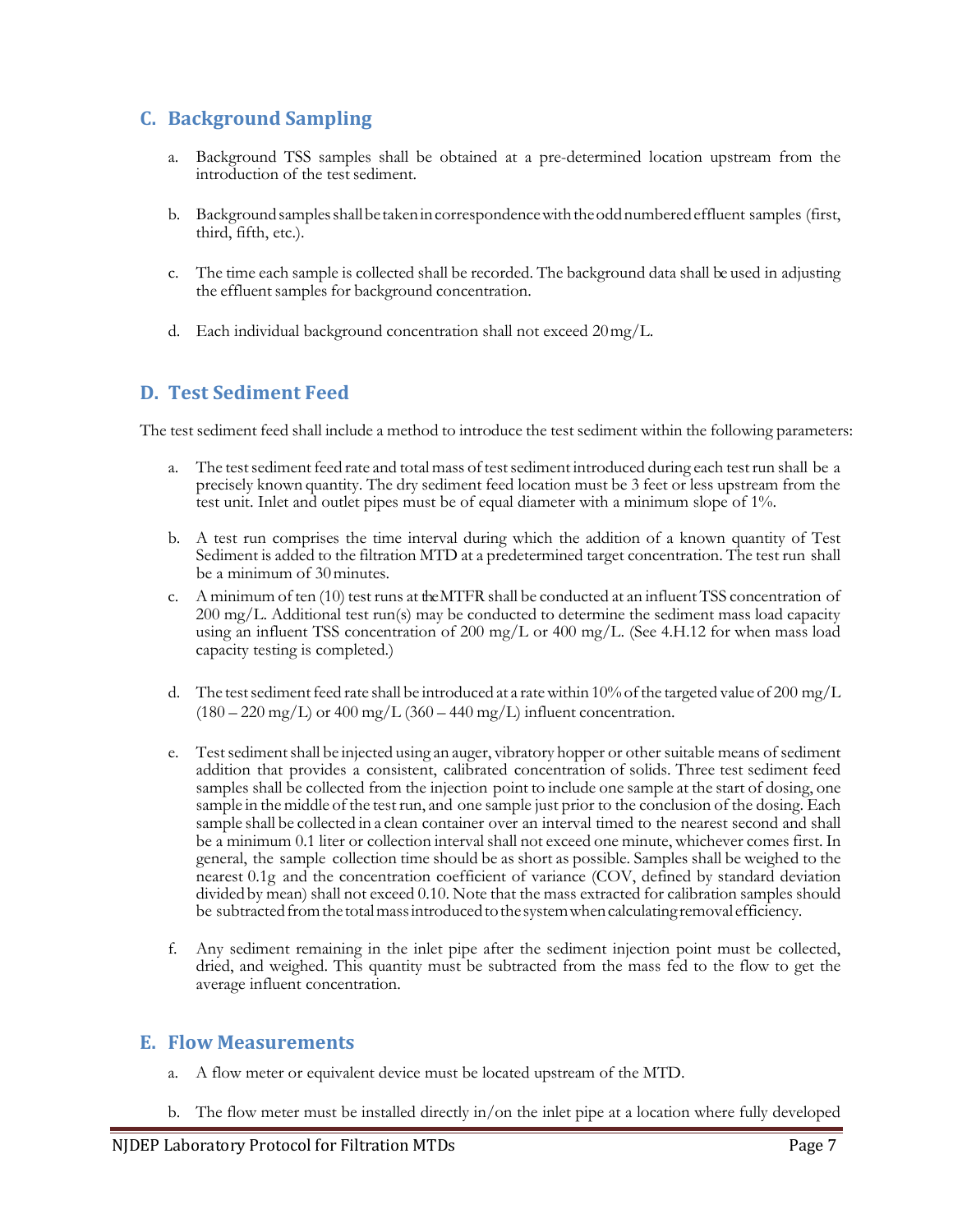flow is attained and placed a sufficient distance away from any velocity or turbulence increasing devices (valves, pumps, elbows, flanges, etc.) as required/dictated by the flow meter manufacturer. These requirements must be provided to NJCAT.

- c. All flow meters used in this protocol must be calibrated as required by the instrument manufacturer. Copies of flow meter calibrations shall be included with the final report. The flow meter data logger must record flows at a minimum of once per minute and the average flow rate reported.
- d. During all test runs, the allowable variation shall be  $\pm 10\%$  for the targeted flow rate. The COV of the flow data shall be  $\leq 0.03$ .

## **F. Head Measurements**

Either a data logging depth gauge or standpipe shall be used during all test runs.If using a data logging depth gauge, the water level shall be recorded at a minimum frequency of at least once every minute for the entire run including startup and drain down of the MTD.If using a standpipe, the water levelshall be recorded at a minimumoffiveminute intervals, aswell asthe start and end of each testrun, andwhen samples are collected. The minimum tolerance of the depth gauge or standpipe shall be within  $+/-0.125$  inches.

## **G. Effluent Sampling Test Methods**

Effluent samples shall be collected via grab or isokinetic sampling. Grab sampling is acceptable without flow rate limitations. Isokinetic sampling is limited to flows greater than 0.5 cfs. If grab sampling is used, 750 mL bottles or larger should be used to ensure collection of a 500 mL sample in a single sweeping motion.

## **H. Testing Procedure**

- 1. After initiating and stabilizing the flow rate at the MTFR as well as the sediment feed, effluent sampling shall not begin until the filtration MTD has been in operation for a minimum of three detention times. For systems with no wet sump, as long as all influent is dosed to the target sediment concentration, the requirement of three detention times is eliminated.
- 2. The mass of sediment collected from the influent pipe is subtracted from the total mass of test sediment added during dosing to yield the Net mass. Average Influent Concentration is the Net mass divided by the volume of water that flowed through the filtration MTD during dosing, as follows:

| Average Influent Concentration $=$ | Net mass                        |
|------------------------------------|---------------------------------|
|                                    | Total volume of water flowing   |
|                                    | through the MTD during addition |
|                                    | of test sediment                |

The volume of water that flows through the filtration MTD shall be calculated by multiplying the average flow rate by the time of sediment injection only.

- 3. If the test sediment feed is interrupted for measurement, the next effluent sample shall be collected following a minimum of three detention times.
- 4. The minimum sample size collected shall be 500 mL.
- 5. A minimum of five evenly spaced effluent samples shall be collected downstream of the filtration MTD during each test run. Any internally bypassed water shall be included in the sample.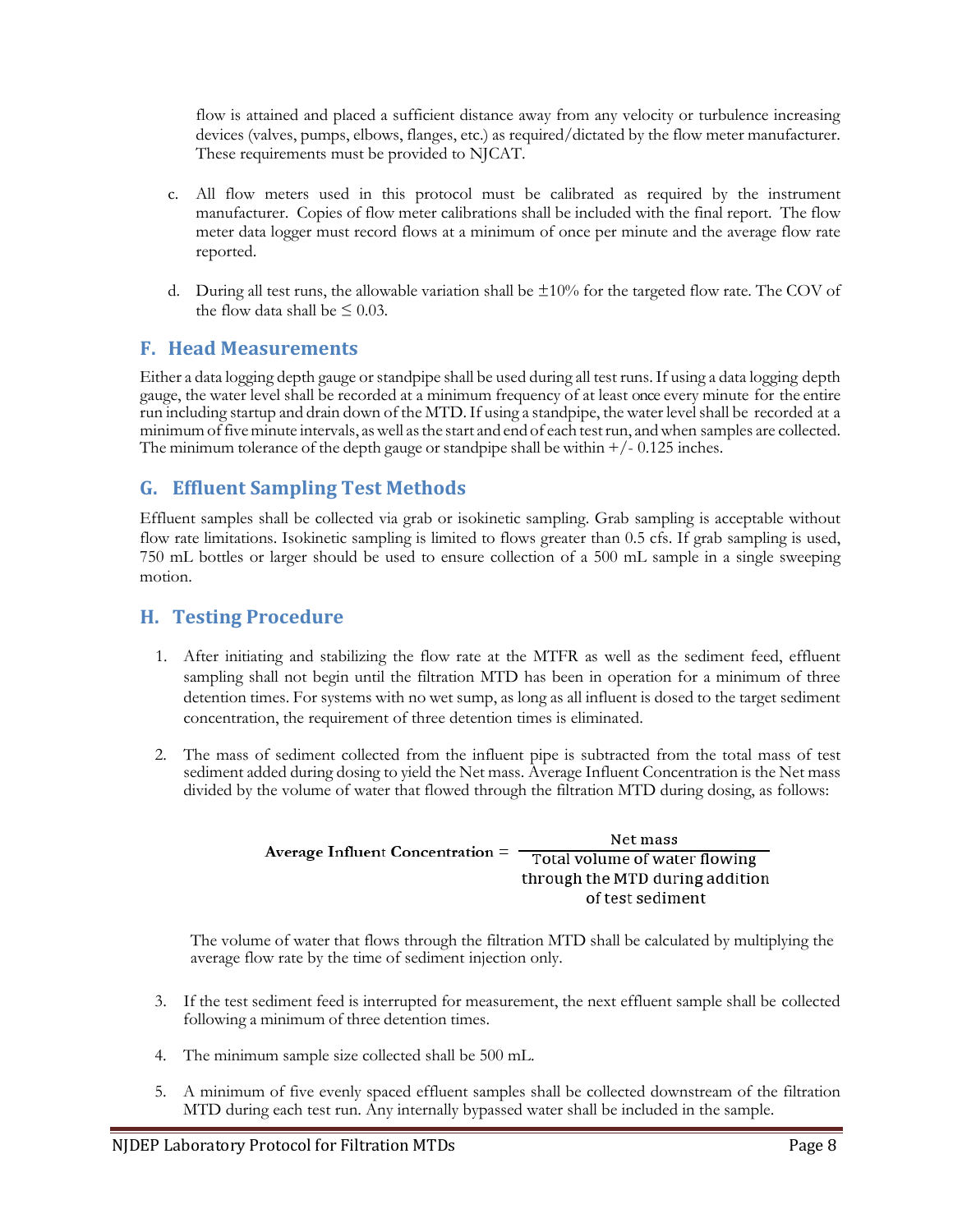- 6. For filtration MTDs that have backwash or post-operation drawdown flows, the effluent shall be volumetrically quantified and sampled. Two evenly volume-spaced samples shall be collected of the backwash or drawdown effluent to determine the TSS concentration and included in the removal efficiency calculations (see below in item 8).
- 7. All effluent samples shall be analyzed to determine TSS concentration in accordance with ASTM D3977 "Standard Test Methods for Determining Sediment Concentrations in Water Samples."
- 8. Individual run removal efficiency shall be calculated as follows:



**Note:** Since some filters "ripen", increasing removal efficiency during the initial loading runs, the TSS removal efficiency requirement of >80% is to be calculated based on the first 10 qualifying runs on a cumulative mass basis.

- 9. *Sediment Mass Load Capacity Testing* is a continuation of TSS removal efficiency testing. The influent concentration may be increased to 400 mg/L to accelerate testing. However, once increased it cannot be decreased back to 200 mg/L.
- 10. The influent sediment concentration must be within 10% of 200 mg/L or 400 mg/L, depending on the testing. The 10% requirement is calculated on a per test run basis. This could result in a test run(s) being disqualified from removal efficiency testing, but the sediment introduced should still be calculated into the overall sediment mass load capacity.
- 11. During sediment mass load capacity testing, a continuous test run can be employed. However, the test sediment feed rate should be measured in accordance with the procedures in Section 4.D a minimum of every hour to ensure compliance with the influent sediment concentration. The one (1) hour time interval between test sediment feed rate sampling shall begin upon conclusion of the three (3) times detention period. The coefficient of variation (COV) for test sediment feed samples shall not exceed 0.10 and the flow rate needs to be  $\pm 10\%$  of the MTFR with a COV of  $\leq 0.03$ .
- 12. Sediment mass load capacity testing is considered complete when 90% of the MTFR is reached, or when the MTD exceeds its maximum design driving head at 90% MTFR, or when an unacceptable reduction in pollutant removal efficiency at MTFR occurs, as demonstrated by the TSS removal efficiency (on a cumulative mass basis) dropping below 80%. The mass loading capacity is determined by the mass captured in the runs prior to the run where the TSS removal efficiency drops below 80%. However, for some filtration systems, these criteria for ending testing are not achieved following extensive sediment loading on the filter system. The testing can be terminated when the manufacturer feels that the system has demonstrated sufficient capacity to ensure that the filter system installation will not require overly frequent maintenance.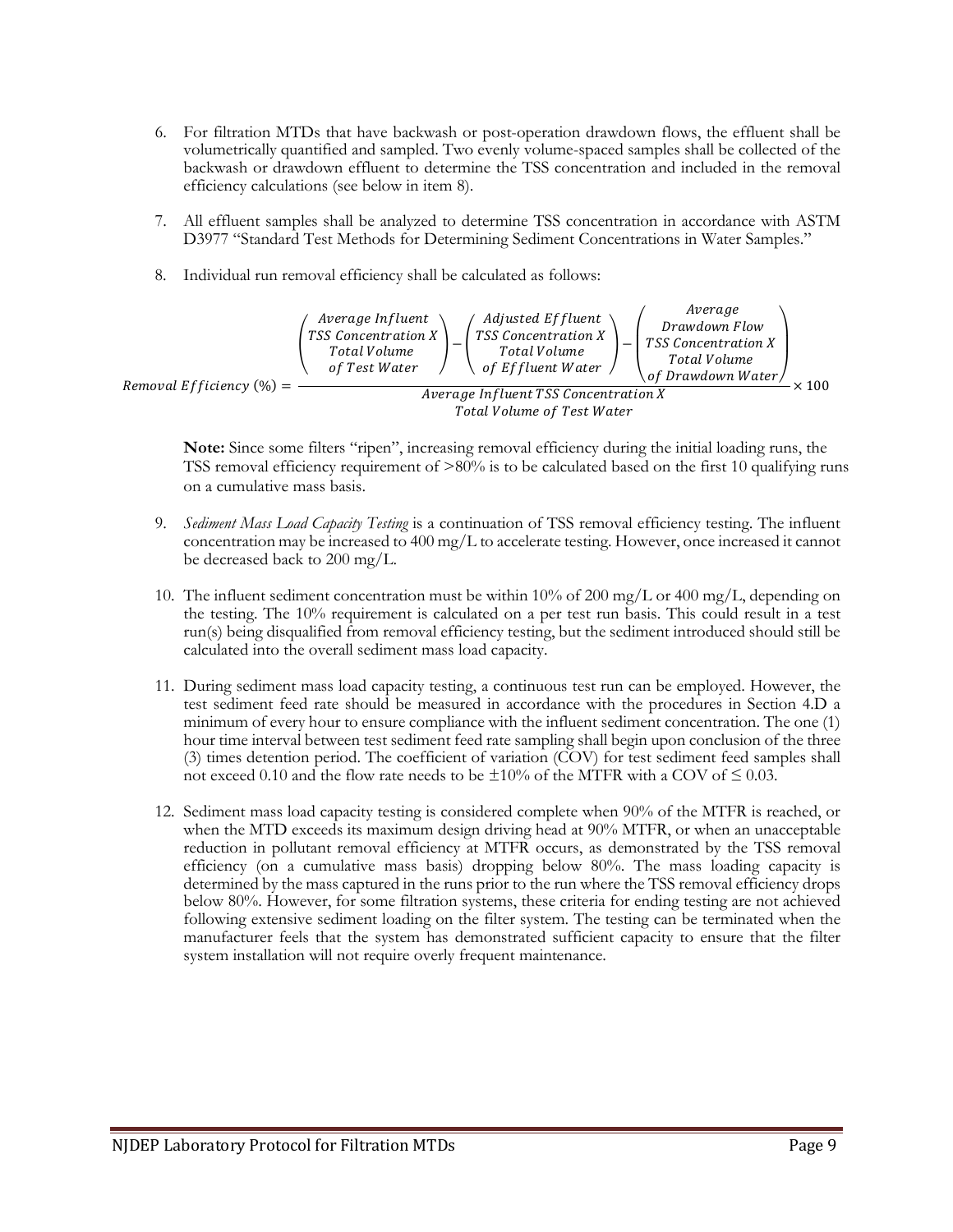# **5. Scour Testing for On-line Approval**

In the event that a manufacturer would like to pursue verification for an on-line system, a scour test is required to ensure that previously captured sediment will not be released or discharged.

## **A. Scour Testing Procedure**

## *Filtration Cartridges*

The scour test shall be performed utilizing a full-scale, commercially available filtration MTD. Alternatively, as indicated in Section 3.G, a single full-scale commercially available cartridge or filtration module may be tested in the laboratory so long as the ratio of effective sedimentation treatment area (ESTA) to effective filtration treatment area (EFTA) is equal to or less than the ratio utilized in commercially available units, and the ratio of wet volume (WV) to effective filtration treatment area (EFTA) is also equal to or less than the ratio in commercially available units. The pre-load shall be consistent with the particle size distribution (PSD) described in Table 1.

The use of either virgin or mature (loaded during prior removal efficiency/loading capacity testing) filter cartridges is allowable when conducting scour testing. Should a mature filter(s) be used, the preload mass may be quantified or estimated; however, the mass cannot be included in the 50% sediment preload mass required for scour testing.

The sedimentation chamber(s) shall be preloaded to 50% of the manufacturer's recommended maximum sediment storage volume. Sediment distribution in the filtration system chambers following TSS removal efficiency and capacity loading testing may be quantified by mass and the mass distribution used as a basis for scour testing. These mass distribution results shall be documented in the performance test report. Sediment distribution measurements are optional; however, they may be helpful in planning scour testing. The preload volume of sediment may be distributed among the filtration system's different chambers in proportion to available sediment storage volumes and in accordance with maintenance recommendations **or** may be distributed in proportion to the sediment deposition measurements made following performance testing.

If applicable, a false floormay be installed in the sedimentation chamber ofthe filtration MTDat a level below the 50% maximum sediment storage volume and then covered with sufficient test sediment to achieve 50% ofthe maximum sediment storage volume. In doing so, the level of the false floor shall be at least four inches below the 50% maximum sediment storage volume. Following preloading of sediment and prior to commencing the scour test, the test sediment layer shall be leveled. Commencement of the scour test shall start within 96 hours of preloading the filtration MTD. When applicable, the filtration MTD shall be filled with clear water to its normal, dry weather operating depth. Clear water is defined as water with a background TSS concentration of less than 20 mg/L.

Following preloading and the addition of clear water, the scour test shall commence by conveying clear water through the MTD at increasing flow rates. The flow rate shall be increased to the target flow rate within three minutes of commencement of the test. The flow rate shall then remain constant at the target flow rate for the remainder ofthe test duration. The flow rate shall be recorded continuously so that the effluent samples can be compared to corresponding flow rate values. Fifteen (15) effluent samples are to be taken at 1, 3 and 5 minutes and then every two minutes thereafter for an additional 12 samples (i.e., 7. 9, 11…29 minutes). All 15 samples are to be used to determine average effluent concentration.

A minimum of eight background samples of the clear water shall be collected at evenly spaced intervals throughout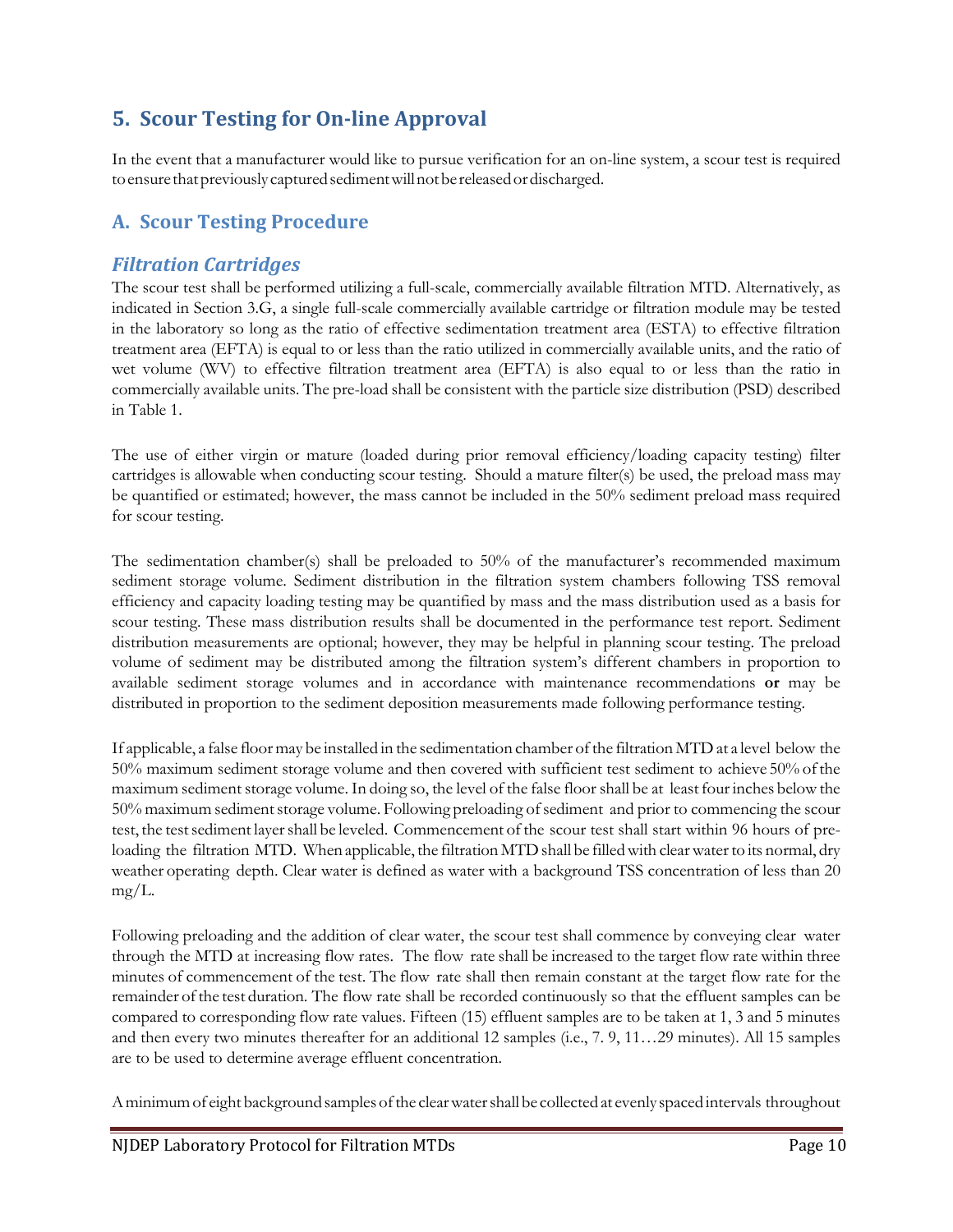the duration of the scour test. All samples (background and effluent) shall be analyzed for TSS in accordance withASTMD3977 "Standard Test Methods for Determining Sediment Concentrations in Water Samples." The maximum allowable background concentration in the clearwatershall not exceed 20 mg/L.

## *Horizontal Bed Filters*

Three testing protocol options are outlined below. All options require that the protocol requirements for filtration cartridge testing be followed, e.g., number of background and effluent samples, sampling frequency, test duration be met.

- Load the bed surface with 50% of the maximum sediment loading used to determine the maximum sediment loading capacity (**not** 50% of the sediment captured in the bed). This sediment can be added to the bed in up to five equal increments, uniformly distributed across the bed surface. Clean water, at the MTFR, should then be passed through the sediment loaded bed for up to 30 minutes following each sediment loading, to condition the system. Once the targeted amount of sediment has been loaded on the bed, wait 12-24 hours before conducting the scour test.
- Load the bed by flowing a 400 mg/L influent concentration sediment at the MTFR for a duration (bed loading need not be completed in a continuous run) that would equate to achieving 50% of the maximum sediment loading used to determine the maximum sediment loading capacity (**not** 50% of the sediment captured in the bed). In this option, no effluent sediment concentrations would be required to be measured. However, the total sediment added would be required to be determined from the mass injected from the sediment feeder. Also, the sediment injection rate (calibration samples) would be required to be measured once every 30-minutes to ensure consistency of feed rate (COV  $\leq 0.10$ ). The sediment loading could be continuous from the start of loading to the conclusion or could be done in segments. Once the targeted amount of sediment has been loaded on the bed, wait 12-24 hours before conducting the scour test.
- Scour testing can be conducted on a horizontal bed filter immediately following mass sediment loading capacity testing on the fully loaded filter (100% sediment mass loading capacity). The loading capacity test is complete as soon as the system exceeds the driving head or when the removal efficiency performance on a cumulative mass basis drops below 80% and the filter shall not be run at all between the completion of the loading test and commencement of the scour test. The scour testing can only be conducted once, even though the sediment remaining on the filter is >50% sediment capture.

# **B. Sampling Procedures**

Effluent samples shall be collected via grab or isokinetic sampling as described in Section 4.G and be a minimum of 500 mL.

# **C. Scour Testing Results**

All effluent sample results from a scour test shall be adjusted for background concentration [adjusted effluent concentration = recorded effluent concentration– background concentration]. All background sample results shall be graphed with respect to time of collection so that the proper background TSS concentration at the time of effluentsample collectioncan be usedfordetermining the adjusted effluent concentration.All adjusted effluent concentrations from a scour test shall be included in the calculation of the average effluent TSS concentration. As stated above, there shall be a minimum of 15 effluent sample results used to determine the average effluent TSS concentration.

If the average effluent TSS concentration measured during scourt esting is no more than  $20 \,\text{mg/L}$ , the MTD qualifies for on-line installation as long as the maximum conveyance rate of the drainage system does not exceed the maximum conveyance flow rate used for scour testing. However, if the average effluent TSS concentration is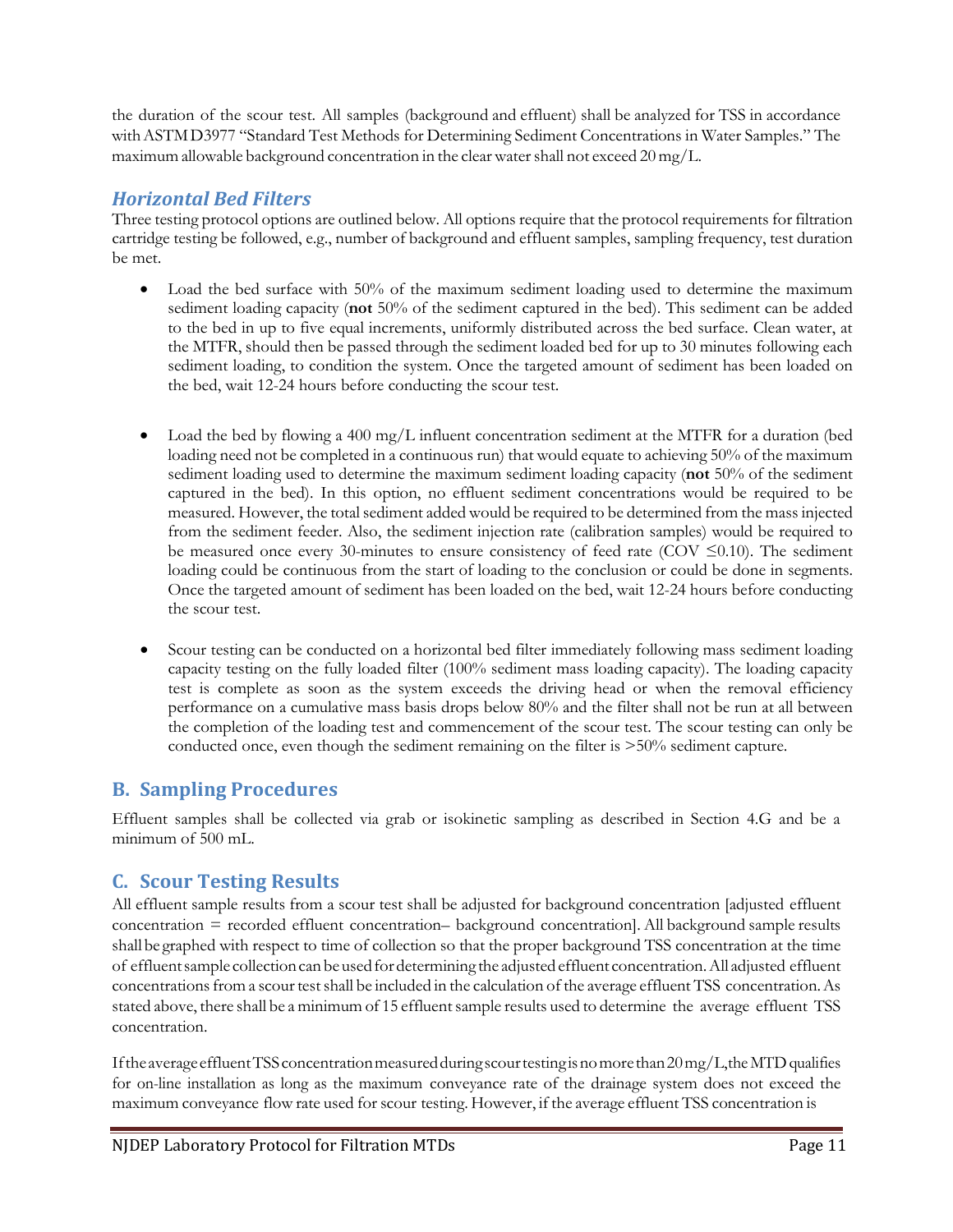greater than  $20 \text{ mg/L}$  or the conveyance flow rate of the drainage system exceeds the tested flow rate, the MTD does not qualify for on-line installation and shall be installed off-line.

# **6. Scaling of Filtration MTDs**

The TSS removal rate determined for the tested full scale, commercially available filtration MTD, or single fullscale commercially available cartridge or filtration module, may be applied to other model sizes of that filtration MTD provided that appropriate scaling principles are applied. Scaling the tested filtration MTD or single fullscale commercially available cartridge or filtration module, to determine other model sizes and performance without completing additional testing is acceptable provided that:

- a. Depth of media, composition of media, and gradation of media remain constant.
- b. The ratio of the MTFR to effective filtration treatment area (filter surface area) is the same or less than the tested filtration MTD; and
- c. The ratio of effective sedimentation treatment area to effective filtration treatment area is the same or greater than the tested filtration MTD; and
- d. The ratio of wet volume to effective filtration treatment area is the same or greater than the tested filtration MTD.

# **7. Units of Measure**

All dimensions shall be consistent with standard units utilized in stormwater management design.

- Area: square feet
- **Concentration**: milligrams/liter
- Flow Rate: cubic feet per second, gallons per minute
- **Hydraulic Loading Rate**: gallons per minute per square foot of filter surface area
- **Length/Distance**: inches, feet
- Velocity: feet per second
- **Volume**: cubic feet, milliliter, liter, gallons